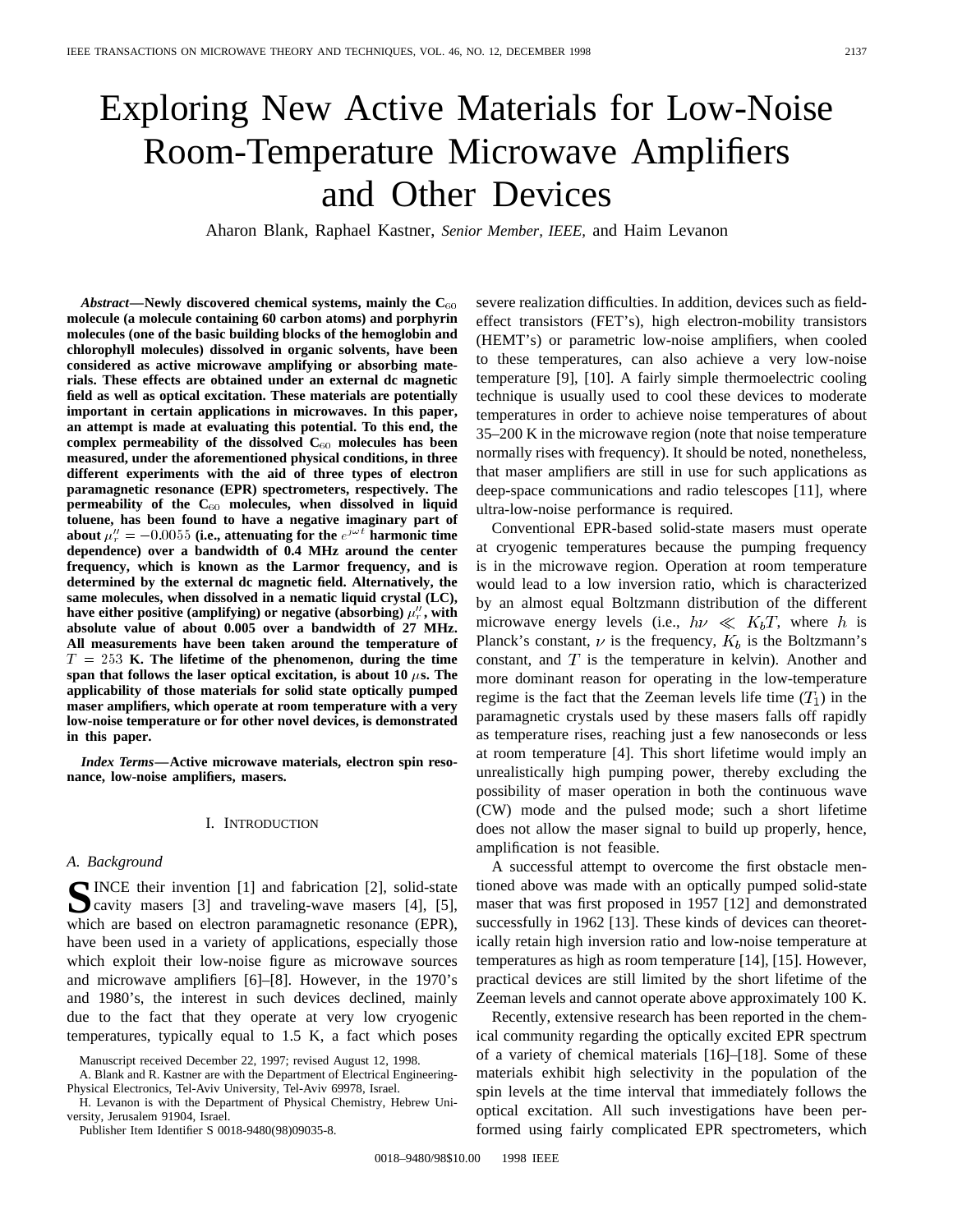render the magnetic susceptibility in *normalized units only,* as a function of magnetic field. However, for engineering purposes, one would require an actual evaluation of the magnetic susceptibility of the materials under investigation in order to assess the possible benefits of these materials. To date, such information is not available in the context of the aforementioned investigations.

#### *B. Objectives of This Paper*

Our investigations have focused on the evaluation of the permeability of photo-excited  $C_{60}$  molecules dissolved in liquid toluene and liquid crystal  $(LC)$ ,<sup>1</sup> in terms of absolute rather than arbitrary units as a function of frequency in a given dc magnetic field. Finding these permeability values enabled us at this stage to further assess the applicability of these materials for use in a number of conventional as well as novel microwave devices. The methods used in this paper also enable the investigation of additional chemical systems, which are best suited for the applications listed below. Based on these results, a demonstration of one of these applications is now being investigated.

One very promising application of these materials is in their use as active amplifying substances in optically pumped solid-state maser amplifiers operating at room temperature. We use the term "solid-state," although we are dealing with liquids at room temperature, in order to make a distinction between these and gas masers. The latter ones are very weak in terms of both self-oscillating microwave power and microwave-amplification saturation power as compared with solid or liquid phase masers. This application would exploit the positive imaginary permeability values of these materials for the amplification of electromagnetic (EM) radiation with very low-noise temperature. The low-noise temperature is achieved by virtue of the low negative temperature of the optically pumped spin system.<sup>2</sup> Details are given below.

Other applications would take advantage of the following properties of these materials: the optically excited spin levels are easily saturated by EM radiation of the order of magnitude of 1 mW to create an EM limiting device. Such a device protects sensitive receivers from strong incoming EM signals. Further uses may be found by exploiting the special time dependency of the permeability following laser excitation or other special EM features listed below. As stated above, this paper deals with methods which quantitatively evaluate the permeability of materials subject to light excitation and an external dc magnetic field, and can also assess the applicability of the properties measured as to their use in several conventional and novel EM devices.

Three types of EPR experiments detailed in Section II made the quantitative evaluation of the permeability possible. A fourth experiment, which shall demonstrate and assess the materials as active maser materials, is both undergoing and presented (in its theoretical aspects) in Section III.

Normally, the  $C_{60}$  molecule, due to its highly symmetrical structure, is not EPR active. However, after irradiation with UV or visible light, a transient EPR signal will appear. This signal is assigned to the photo-excited triplet state of  $C_{60}$  $(^{3*}C_{60})$  [17].

II. THE MAGNETIC PROPERTIES OF  $C_{60}$  in Toluene and LC

Previous research has shown the existence of a mechanism which leads to selective population by selective intersystem crossing in the triplet  ${}^{3*}C_{60}$  molecule, thereby causing the EPR spectrum of  $C_{60}$  in LC to have a non-Boltzmannian distribution [16]. It has been shown that it is quite likely that the selective population results in a situation with underpopulated and overpopulated spin states [18], [20] which will generate positive or negative imaginary spin susceptibility (depending on the dc magnetic field at a given frequency). However, as mentioned above, these works revealed only the photophysical and photochemical side of the phenomenon, and did not include absolute values of the material susceptibility. In this paper, an attempt is made to quantitatively evaluate this transient phenomenon and exploit the well-known fact that EPR-based solid-state masers use an inverted population energy-level system (i.e., have positive imaginary magnetic susceptibility) [21], with the objective of estimating the potential of this phenomenon for engineering applications.

Measurement of the ac susceptibility of stable materials with  $|\mathcal{X}^{\prime\prime}| \ll 1$  is feasible using a number of methods [22], [23] (where  $\mathcal{X}^{\prime\prime}$  is the imaginary part of the magnetic susceptibility per material quantity). On the other hand, we are dealing here with a transient phenomenon which may potentially generate values of the order of  $|\mathcal{X}^{\prime\prime}| \approx 1$ . Consequently, we have been forced to use three different EPR spectrometers in order to obtain quantitative results. These measurements are described in the remainder of this section.

The first measurement involved investigation of  $C_{60}$  in toluene and LC, and was performed using a time-resolved EPR spectrometer [24]. This device measures the susceptibility of very short processes either as a function of time for a given dc magnetic field and frequency or as a function of the dc magnetic field for a given frequency and time. In our experiments, this device has been used to measure the susceptibility of the  $C_{60}$  molecules, following the laser pulse excitation. Details of the experiment apparatus are given in [24]. The measured susceptibility of  $C_{60}$  in liquid toluene and LC as a function of the magnetic field on the same arbitrary scale at a frequency of 9.14 GHz is shown in Fig. 1. The results for both solvents are shown together, although they have been measured separately in [16] and [18], with the aid of signal-to-noise ratio (SNR) estimations and knowledge of the spin dynamics [20], [25]. This is done as follows: one can see that the signal level of  $C_{60}$  in toluene is somewhat above noise level at the time that shortly follows the laser's excitation (see [16], [18], and Fig. 1). The time dependency of this signal, reported in [25], shows that the signal evolves to its maximum at about 2.7  $\mu$ s after lasers excitation and that its amplitude at 0.3  $\mu$ s after excitation is about 0.25 of the maximum amplitude [25], thus providing us with a good estimate of the SNR levels in the previously reported experiments [16], [18] and helping

<sup>&</sup>lt;sup>1</sup>We have used the LC  $E - 7$ , which contains the following materials:  $R_i$ –Ph–CN, where Ph is phenol ring and  $R_1 = C_5H_{11}$  in 51%,  $R_2 = C_7H_{15}$ in 25%,  $R_3 = C_8H_{17}O$  in 16%,  $R_4 = C_5H_{11}Ph$  in 8%.

 $2$ For details of electron spin-system temperature definition, see [19].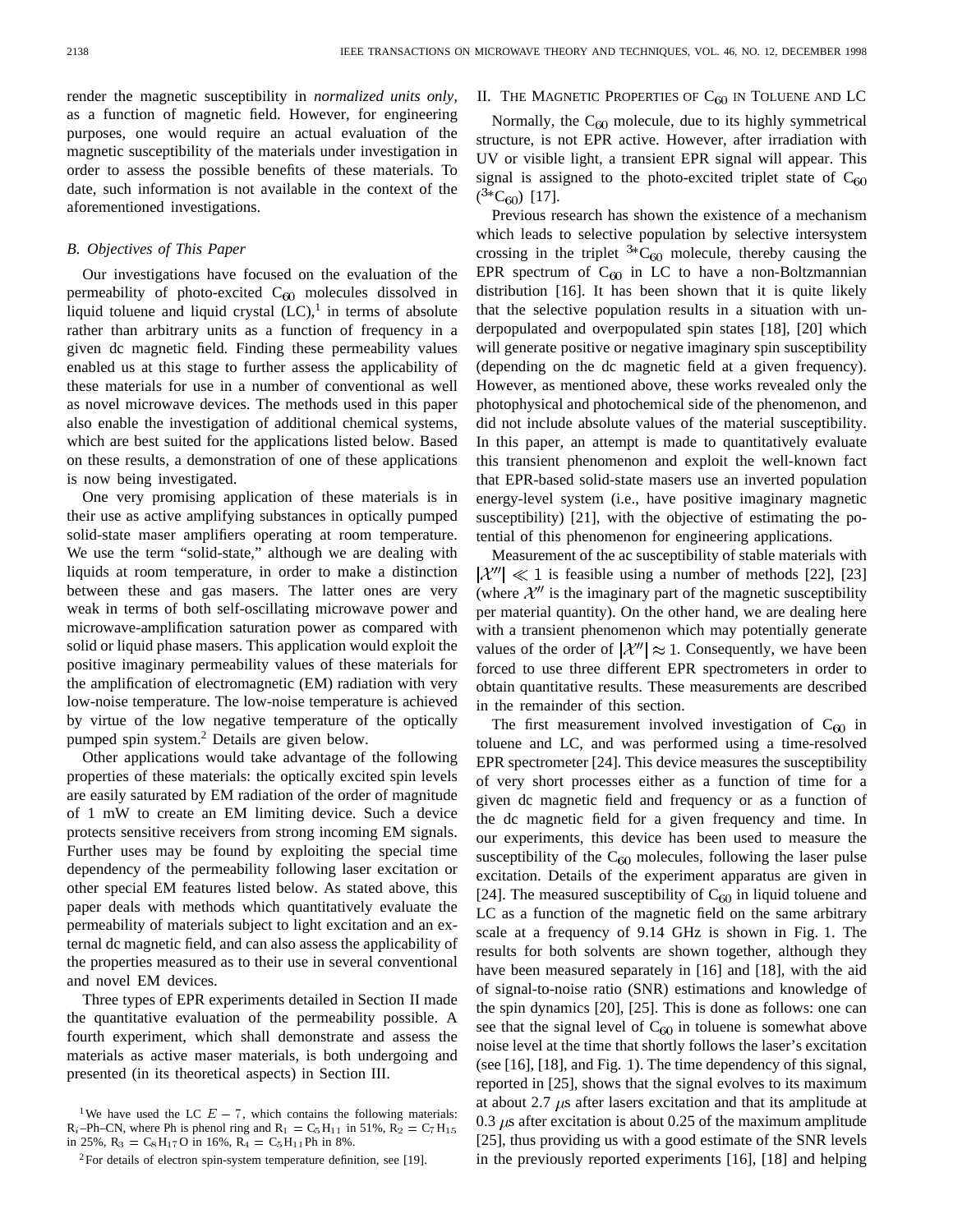

Fig. 1. The imaginary part of the magnetic susceptibility of  $C_{60}$  molecules in toluene at 253 K and in LC at 243 K. Solid line: the spectrum of  $C_{60}$ in toluene 2.7  $\mu$ s after laser pulse excitation. Dashed line: the spectrum of  $C_{60}$  in toluene 0.3  $\mu$ s after laser pulse excitation. Circles: the spectrum of  $C_{60}$  in LC 0.3  $\mu$ s after laser pulse excitation. Results were measured by time-resolved EPR spectrometer. The toluene spectrum lines were shifted by 5 G for convenience.

incorporate the measurements in [16] and [18] into Fig. 1. The error estimated from this combination is a factor of two.

One can also see in Fig. 1 that only a single absorption peak (i.e., negative imaginary susceptibility) exists in liquid toluene. This is due to the fast rotation of the molecules which tends to average the zero field splitting (ZFS) factor to zero. On the other hand, this averaging effect does not occur in LC in the nematic phase, and the spin energy levels of the triplet are selectively populated [16], [26]. Therefore, in this case, the sign of the imaginary part of the susceptibility is dependent upon the magnetic field. The time-resolved EPR spectrometer results cannot be calibrated because common materials with known ac susceptibility, which are used to calibrate ordinary EPR spectrometers results, also have time-independent susceptibility [22], which is subtracted in the time-resolved mechanism (the detector is ac-coupled to reduce noise).

In the second measurement, we used a Fourier-transform EPR spectrometer. This device monitors substances with a narrow EPR spectrum, both time constant and time dependent, and enables the possibility to jointly view the susceptibilities of  $C_{60}$  in liquid toluene and of solid 1,1-diphenyl-2-pycryl hydrazyl (DPPH), the latter being used as a reference material with a quantitatively known measured signal, if its quantity is known. Our measurement consisted of  $C_{60}$  in liquid toluene in a concentration of  $10^{-3}$  mol/L at an irradiated sample volume of  $0.07 \text{ cm}^3$ , which we added on the sample tube (glued outside the sample) by yet unknown amount of solid DPPH grains. Both substances have a very narrow spectrum. The first one is transient, while the other one is stable. The susceptibility of these two materials as measured jointly, still in an arbitrary susceptibility scale, as a function of the magnetic field is presented in Fig. 2. The quantity of DPPH used in the Fourier-transform measurement was determined by performing the third measurement in a conventional CW EPR spectrometer with a special calibrating substance ("strongpitch"), $3$  which has a known number of effective spins in the





Fig. 2. The imaginary part of the magnetic susceptibility of  $C_{60}$  in liquid toluene,  $2.7 \mu s$  after laser pulse excitation together with grains of solid DPPH as a function of the magnetic field at a frequency of 9.295 GHz. Results obtained by Fourier-transform EPR at a temperature of 253 K.



Fig. 3. The imaginary part of the magnetic susceptibility of solid DPPH grains (solid line) and "strong-pitch" (dashed line) as a function of the magnetic field as measured in "conventional" EPR spectrometer.

given sample size:  $7.5 \times 10^{15}$  (leading to known ac magnetic susceptibility). These two measurements are shown together in Fig. 3. By integrating the susceptibilities to obtain the area below the graphs of Fig. 3, one can estimate the number of spins contributing to the signal of DPPH as 1/8.5 of the "strong-pitch" signal or about  $9 \times 10^{14}$  spins. In Fig. 3, it can be deduced that the area below the DPPH signal is about  $3 \times$  larger than that of the signal of C<sub>60</sub> in toluene, leading to the conclusion that about 3  $\times$  10<sup>14</sup> spins contributed to the  $C_{60}$  signal. This number is comparable to prior assessments of thermal equilibrium of the resultant signal [16], [25]. Fig. 1 shows (again, via integration of the curve) that the number of spins contributing to the signal of  $C_{60}$  in LC is about  $50 \times$  larger than those of C<sub>60</sub> in toluene, leading to the fact that approximately  $1.5 \times 10^{16}$  spins contributed to the signal of  $C_{60}$  in LC. From this effective spin number and the sample volume, the ac susceptibility can be derived using the following relationships.

The power absorbed in a  $2J + 1$  energy-level system, as a result of an  $m_{J-1}$  to  $m_J$  magnetic transition is [27]

$$
W(m_J) = \Delta N(h\nu)p(m_J)
$$
  
=  $\Delta N(h\nu)(\pi/4)\gamma^2 H_1^2(J + m_J)(J - m_J + 1)$   
·  $f(w - w_0)$  (1)

where  $\Delta N$  is the spin population difference between the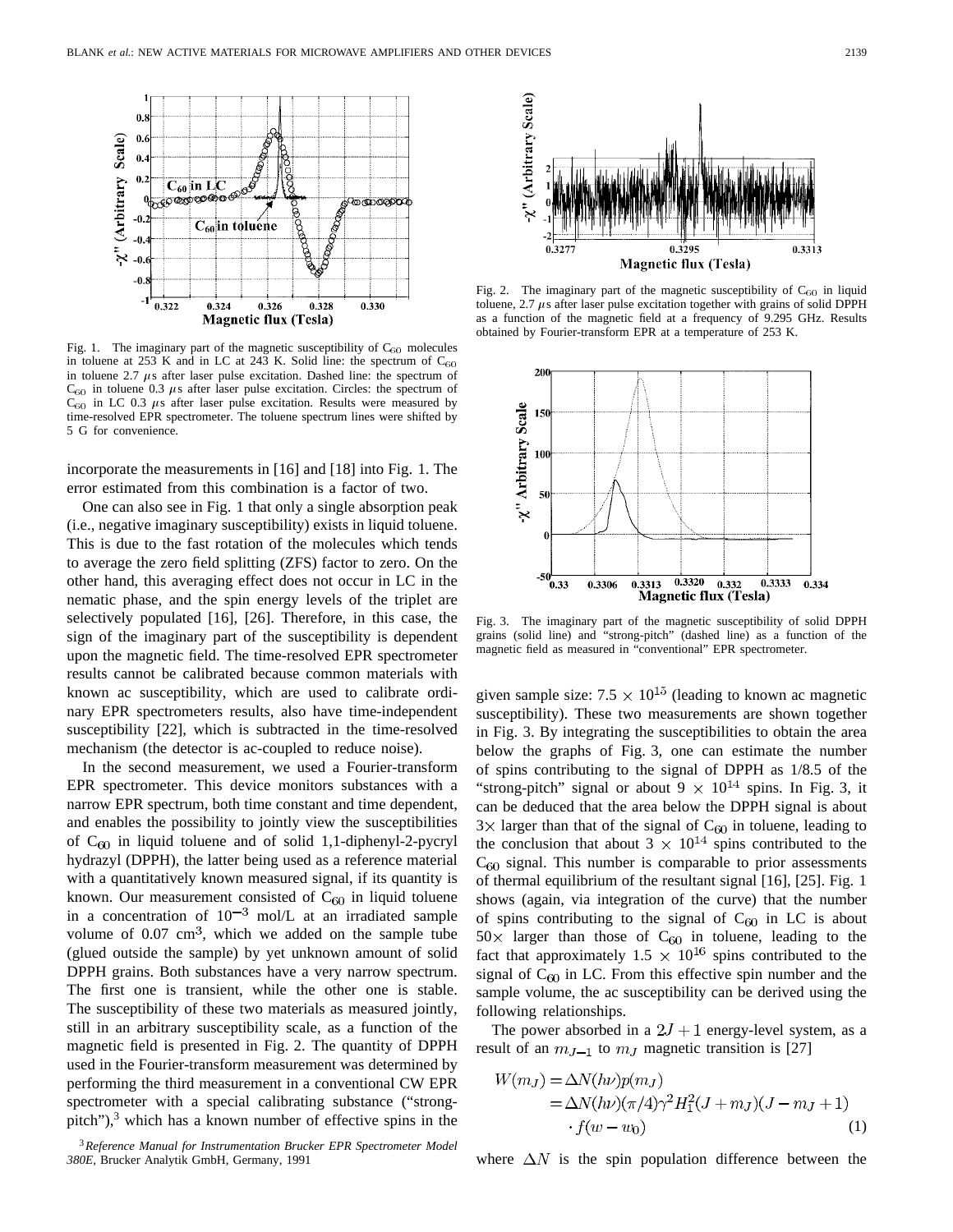levels  $m_{J-1}$  and  $m_J$ ,  $\nu$  is the microwave frequency, h is the Planck constant,  $\gamma = g\mu_B/\hbar$  is the electron–gyro magnetic ratio,  $H_1$  is the ac magnetic-field amplitude,  $f(\omega - \omega_0)$  is a normalized absorption/emission-line function, and  $p(m_I)$  is the probability of transition per time unit. It is known that the absorbed power in a magnetic material with imaginary volume magnetic susceptibility  $\kappa''$  (not to be confused with our measured results of  $\mathcal{X}''$  above) at frequency  $\omega$  is

$$
W = \frac{1}{2} \omega \kappa'' H_1^2. \tag{2}
$$

From (1) and (2), we have

$$
\kappa'' = \frac{\Delta N}{4} h\gamma^2 (J + m_J) \cdot (J - m_J + 1) f(\omega - \omega_0). \tag{3}
$$

In our case, we take  $J = 1$  (triplet state) and  $m<sub>J</sub> = 0$ . The value of  $f(\omega - \omega_0)$  at resonance can be estimated by taking an acceptable Lorentzian line shape and looking at our measured linewidth results, thereby obtaining the ac susceptibility and arriving at the conclusion that the imaginary part of the ac volume magnetic permeability of  $C_{60}$  in LC, under dc magnetic field, at a concentration of  $10^{-3}$  mol/L,  $T = 253$  K and, following laser pulse excitation, is about  $\mu'' = 0.005$ over a bandwidth of 27 MHz. This is the absolute value of the imaginary permeability, which, as can be seen in Fig. 1, may be either positive (emission) or negative (absorption) depending on the frequency and dc applied magnetic field. Lifetime of the phenomenon is about 10  $\mu$ s [20]. For C<sub>60</sub> in liquid toluene, similar values are observed, however, only in a bandwidth of about 0.4 MHz and for negative imaginary permeability values.

## III. C<sub>60</sub> IN LC AS A MASER MATERIAL

This section deals with both the fourth experiment and with the theory which is used to assess the capability of the above material as an active maser amplifier device. The following five aspects of the maser phenomenon are considered:

- 1) noise temperature;
- 2) gain–loss balance;
- 3) pumping power;
- 4) oscillation buildup time;
- 5) maximum gain, bandwidth, and saturation power.

We first briefly describe the numerical electromagnetic procedure developed to evaluate the scattering matrix parameters of a cylindrical sample inside a rectangular waveguide and the experimental process of validating the numerical model. A cylindrical sample was chosen because it is the natural way of employing liquid samples inside a waveguide, it is commonly used in EPR experiments and, in fact, it is intended to build an amplifying device which will probably be based initially on such a cylindrical sample as an amplifying substance.

A sketch of the cylindrical system in a rectangular waveguide is shown at Fig. 4. This problem can be generalized without much difficulty to the problem of two concentric



Fig. 4. Cross section of a rectangular waveguide with a cylindrical sample inside it. There is no  $Y$ -axis dependence.

cylinders where the inner cylinder represents the sample and the outer cylinder represents the quartz tube enclosure. This kind of dielectric structure is commonly used as a frequency filter and has been previously discussed in [28]–[30]. This case, however, is more general as both materials with both electric and magnetic material properties need be considered. For the sake of validation, two computationally different approaches have been used. Further validation of the results was made through measurements.

The first computational approach is based upon the equivalent currents formulation [31]. Beginning with the Maxwell's equations inside a waveguide [32]

$$
\nabla \times \mathbf{E} = -j\omega\mu \mathbf{H} - \mathbf{M}
$$
  

$$
\nabla \times \mathbf{H} = j\omega\epsilon \mathbf{E} + \mathbf{J}
$$
 (4)

where  $E$  and  $H$  are the electric and magnetic fields, respectively, and  $J$  and  $M$  are the electric- and magnetic-current density sources, respectively. We can obtain the wave equation inside the waveguide, assuming  $\partial/\partial y = 0$ , as in TE<sub>n0</sub> modes, as follows:

$$
\frac{\partial^2 E_y}{\partial x^2} + \frac{\partial^2 E_y}{\partial z^2} + w^2 \mu \epsilon E_y = j w \mu J_y + \frac{\partial M_x}{\partial z} - \frac{\partial M_z}{\partial x}.
$$
 (5)

A solution of this equation for a two-dimensional (2-D) cylinder scattering problem for a free-space boundary condition by the equivalent currents' formulation was employed in [31]. The application of a similar formulation to solve our problem is facilitated by replacing the free-space Green's function by the Green's function for a waveguide [32]. Unlike the purely dielectric case, complete Green's dyadic information is needed for both types of sources as follows.

• The Green's dyad element relating the electric field to electric sources (designated, respectively, by the superscript and subscript below)

$$
G_{J_y}^{E_y}(x, z; x', z')
$$
  
= 
$$
\frac{-j}{a} \sum_{n=1}^{\infty} \frac{1}{k_{zn}} \sin\left(\frac{n\pi x}{a}\right) \sin\left(\frac{n\pi x'}{a}\right) e^{-jk_{zn}|z-z'|}.
$$
 (6)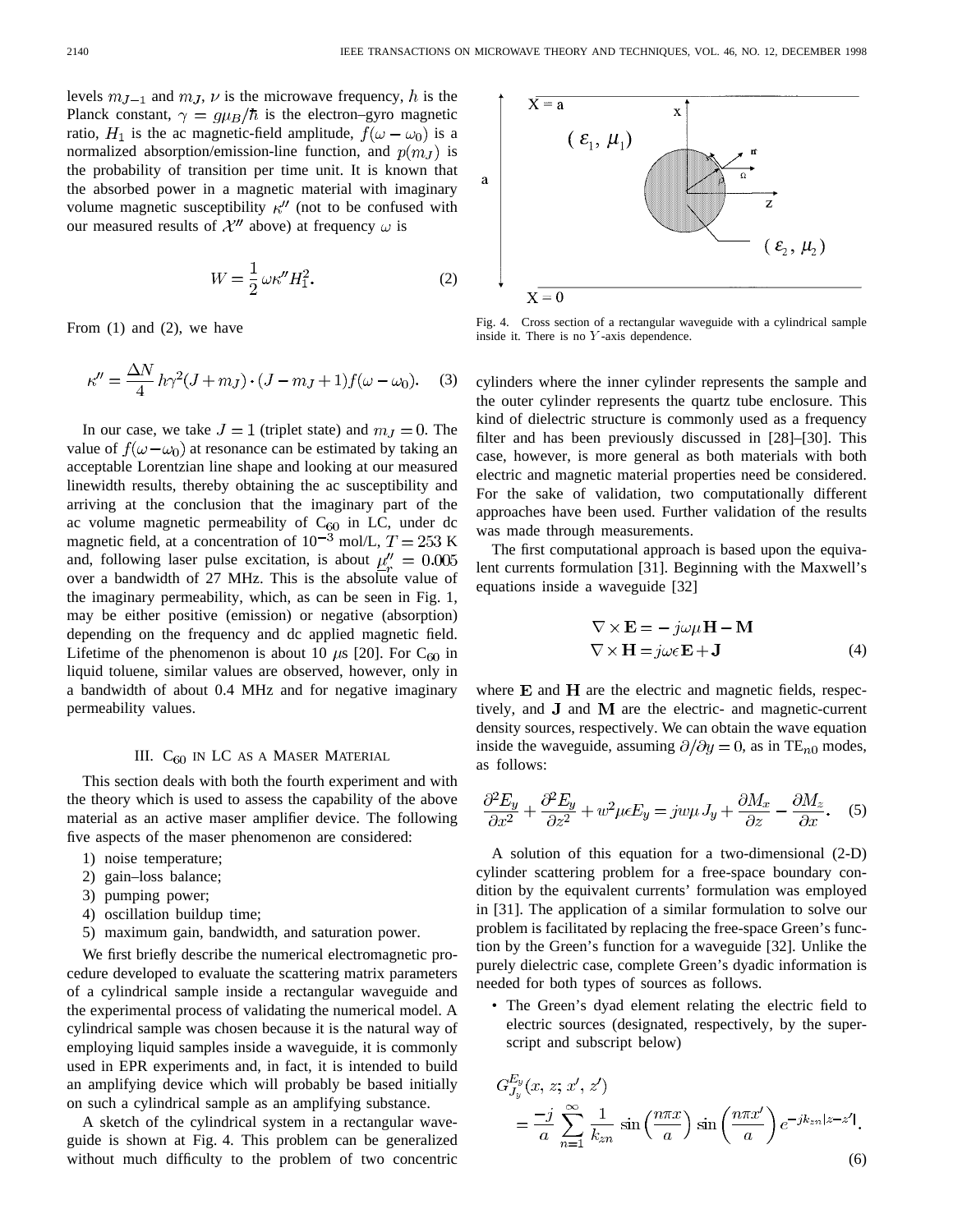The elements relating the magnetic field to electric sources

.

.

.

.

$$
G_{J_y}^{H_x}(x, z; x', z')
$$
  
\n
$$
= \pm \frac{1}{a} \sum_{n=1}^{\infty} \sin\left(\frac{n\pi x'}{a}\right) \sin\left(\frac{n\pi x}{a}\right) e^{-jk_{zn}|z-z'|}
$$
  
\n
$$
G_{J_y}^{H_z}(x, z; x', z')
$$
  
\n
$$
= \frac{1}{a} \sum_{n=1}^{\infty} \frac{n\pi}{jk_{zn}a} \sin\left(\frac{n\pi x'}{a}\right) \cos\left(\frac{n\pi x}{a}\right) e^{-jk_{zn}|z-z'|}.
$$
  
\n(7)

The elements relating the electric field to magnetic sources

$$
G_{M_x}^{E_y}(x, z; x', z')
$$
  
\n
$$
= \pm \frac{1}{a} \sum_{n=1}^{\infty} \sin\left(\frac{n\pi x'}{a}\right) \sin\left(\frac{n\pi x}{a}\right) e^{-jk_{zn}|z-z'|}
$$
  
\n
$$
G_{M_z}^{E_y}(x, z; x', z')
$$
  
\n
$$
= \frac{j}{a} \sum_{n=1}^{\infty} \frac{n\pi}{k_{zn}a} \sin\left(\frac{n\pi x}{a}\right) \cos\left(\frac{n\pi x'}{a}\right) e^{-jk_{zn}|z-z'|}.
$$
\n(8)

The elements relating the magnetic field to magnetic sources

$$
G_{M_x}^{H_x}(x, z; x', z')
$$
  
=  $-\frac{we}{a} \sum_{n=1}^{\infty} \frac{1}{k_{zn}} \sin\left(\frac{n\pi x}{a}\right) \sin\left(\frac{n\pi x'}{a}\right) e^{-jk_{zn}|z-z'|}$   

$$
G_{M_x}^{H_z}(x, z; x', z')
$$
  
=  $-\frac{we}{a} \sum_{n=1}^{\infty} \frac{1}{k_{zn}} \cos\left(\frac{n\pi x}{a}\right) \cos\left(\frac{n\pi x'}{a}\right) e^{-jk_{zn}|z-z'|}.$  (9)

Using this Green's dyad, the employment of the equivalent current formulation is quite straightforward, resulting in the scattering matrix of the dielectric/magnetic post. A second formulation, using fictitious currents [29], was also employed. A comparison between the two methods and the published literature [30] for the case of a dielectric post is shown in Fig. 5. It can be seen that a good agreement exists between both the two computational methods and the previously published results. Although these results relate to dielectric samples, it is anticipated that similar accuracy would be achieved for magnetic posts as well. An experimental phase has been carried out as another validation of the calculation. The experiment included measuring the return loss by dielectric and magnetic samples within a rectangular waveguide using a vector network analyzer. These measurements also constitute part of the preparation for the microwave amplifying maser (see the fourth experiment below). The dimensions of the



Fig. 5. Impedance matrix parameter  $Ra = \text{Real}(Z_{12})$  [see Fig. 8(b)]. As calculated for post with  $\epsilon' = 4$  and  $\epsilon''$  as the x-axis parameter, the post radius is  $r = 0.05a$  and the wavelength is  $\lambda = 1.4a$ . At (a) the results of [30], and at (b) the results of the fictitious currents (solid line) and equivalent currents (dashed line) calculation.

waveguide were  $a = 3.5$  cm and  $b = 1$  cm, and the operating frequency was 6.91 GHz. The dimensions of the waveguide were designed to fit within a given static magnet used for the spin microwave amplifying device, both in term of its geometry and magnetic field. The predicted and measured results obtained for an 8-mm-diameter Teflon cylinder placed at the center of the waveguide are shown in Fig. 6.

With the results of the above theoretical and experimental work, an application demonstration is to be carried out. This demonstration device is designed to directly evaluate the applicability of  $C_{60}$  in LC as an active maser amplifier device in terms of the aforementioned five aspects. We now present a theoretical treatment for the expected performance of such device as follows:

*1) Noise Temperature:* Noise temperature of optically pumped microwave masers was discussed in [14] with a typical energy level scheme of a three-level maser using an optically pumping solid-state maser, shown in Fig. 7(a). This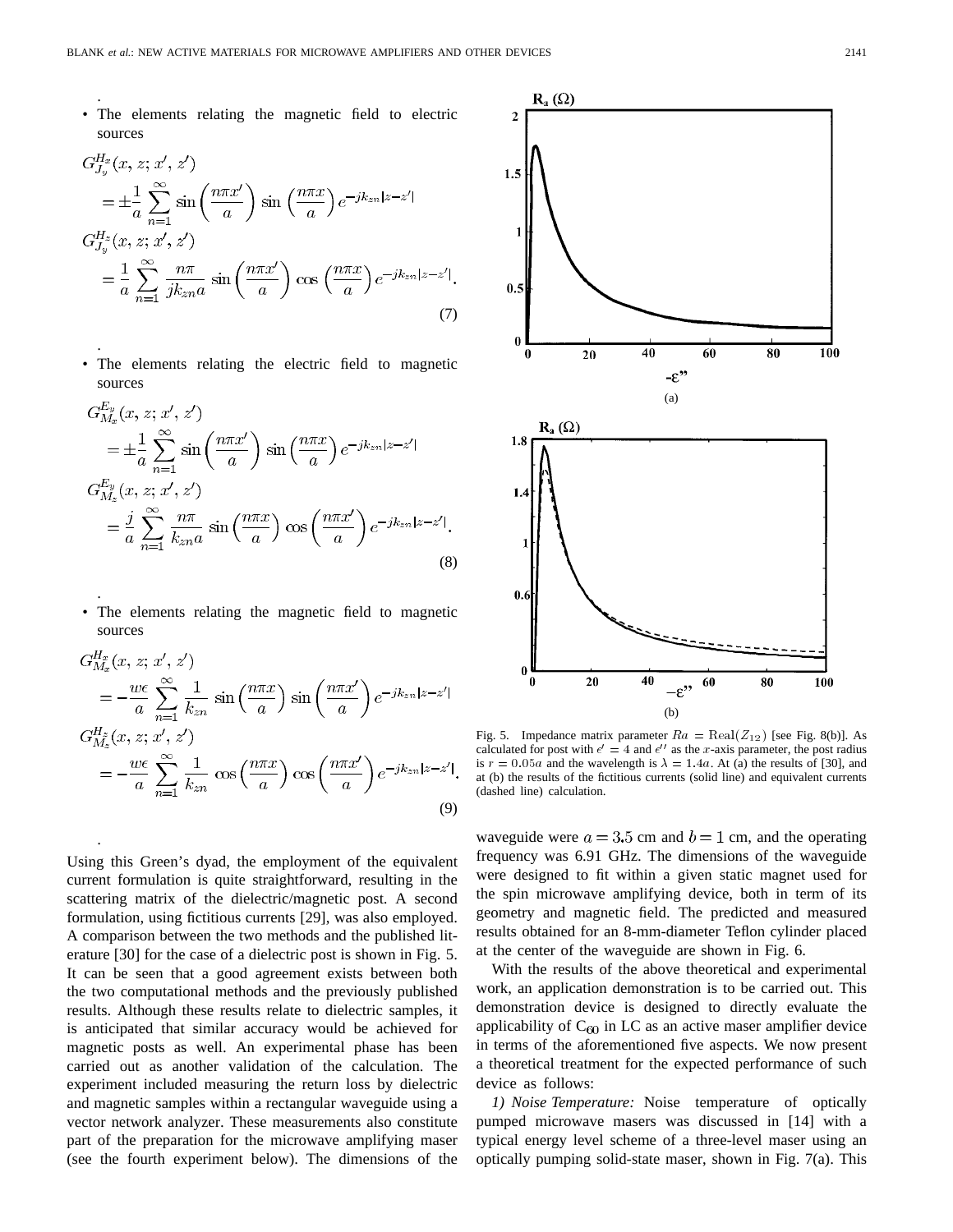

Fig. 6. Reflection coefficient of a Teflon post of radius of 8 mm, calculated and measured. The measurements were carried out with a nonstandard rectangular waveguide with dimensions  $a = 3.5$  cm,  $b = 1$  cm, designed to fit within the gap of the magnet. This causes difficulties in the design of a wide-band waveguide-to-coax adaptor, hence, the discrepancies between measurements and computation above 6.95 GHz.

energy level system has a noise temperature at equilibrium of [14]

$$
|T_e| = T \left[ 1 + \frac{W_{21}}{w_{21}} \right] \left[ \frac{w_{32}}{w_{21}} \cdot \frac{k_B T}{h \nu_{12}} \frac{W_{13}}{w_{31} + w_{32} + W_{13}} - 1 \right]^{-1}
$$
(10)

where  $T$  is the physical temperature in kelvin. In a typical case,  $W_{13} \gg w_{31} + w_{32}$  and  $W_{21} \ll w_{21}$ , we obtain

$$
|T_e| \approx T \left[ \frac{w_{32}}{w_{21}} \cdot \frac{k_B T}{h \nu_{12}} - 1 \right]^{-1}.
$$
 (11)

Due to the fact that solid-state optically pumped masers have  $w_{21}$ , which is highly temperature dependent [14], [15], there is a difficulty in operating these masers above cryogenic temperatures (as in ordinary microwave pumped solid-state masers). It can be seen from (11) that as  $w_{21}$  rises, so does the noise temperature. A schematic energy level diagram of the  $C_{60}$  in the LC case is shown at Fig. 7(b). At steady-state equilibrium, the expression for the noise temperature is

$$
T_e \approx \frac{h\nu_{23}}{k_B \left[\frac{w_d}{w_{32}} - \frac{h\nu_{23}}{k_B T}\right]} = T \left[\frac{w_d}{w_{32}} \frac{k_B T}{h\nu_{32}} - 1\right]^{-1}.
$$
 (12)

At first sight, this expression seems similar to the one above, however, there are two important differences. Firstly,  $w_{32}$  is not strongly dependent upon the temperature (as in paramagnetic crystals) used at conventional EPR masers and remains at several microseconds even at room temperature (compared to nanoseconds and less in paramagnetic crystals at room temperature). Secondly, as shall be shown below, the possibility of a pulsed maser and not a CW maser is examined (due to pumping power restrictions). In a pulsed system, the pumped energy level is saturated with a strong laser pulse. For the  $C_{60}$  in the LC case, prior to the pulse excitation, the lower level of the spins [see Fig. 7(b), level 2]



Fig. 7. Energy level scheme for "conventional" (a) optically pumped solid-state maser and (b) optically pumped  $C_{60}$  in LC. The w's represents the transition rate, where  $\overline{W}$  represents induced transitions.

is virtually empty. Also, the light excitation is spin selective, which gives a spin population difference of about  $50 \times$  more than the ordinary Boltzmann population difference at 253 K (as we have seen in Section II). This means that the effective spin temperature immediately after the laser pulse is lower than 5 K and approaches zero as the selectivity of the process is improved, as in materials we intend to examine in the future. On the other hand, trying to obtain pulsed maser in the ordinary paramagnetic crystals case, even with complete selectivity in the process will not allow us, of course, to empty the lower level because at  $t = 0$ , the ground level of the maser frequency is fully populated.

Our discussion did not consider other noise factors in the system such as input line losses and cavity losses, which contribute to the noise temperature of the device. However, by careful construction, the contribution of these should not be substantial.

*2) Gain–Loss Balance:* One of the most important aspects related to maser action which have to be examined is the gain–loss balance of the maser material. In our experiments, a cylindrical sample was used. Let us examine the situation of cylindrical sample placed in the middle of a rectangular waveguide, as shown in Fig. 8(a). The equivalent transmission-line representation of this problem is shown in Fig. 8(b). The cylindrical sample impedance matrix calculation is based upon the above discussion (at the beginning of this section) and the inductive slit impedance matrix calculation is based on [28]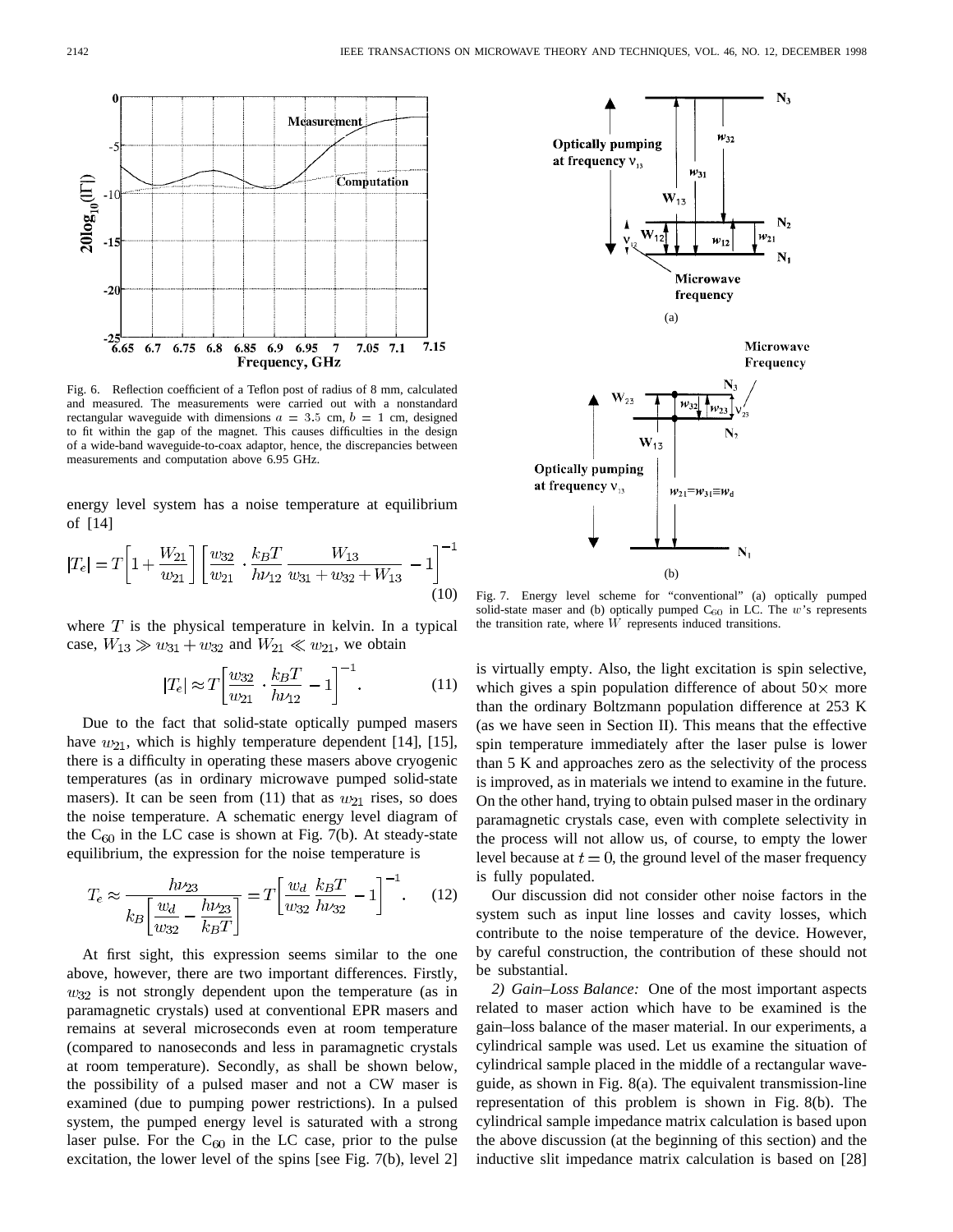

Fig. 8. (a) Maser cavity with the cylindrical sample inside it,  $a$  and  $b$ represent the waveguide dimensions. (b) The equivalent transmission-line representation of the cavity with the sample, which was used to calculate the reflection coefficient (see Fig. 6).



Fig. 9. Calculated reflection coefficient of maser cavity, shown in Fig. 8, in decibels as a function of sample properties and cavity length. The waveguide dimensions are  $a = 0.035$  m and  $b = 0.01$  m. RF frequency taken as 6.91 GHz. The inductive slit was taken with a diameter of 9 mm and the sample radius is 4 mm. Solid line: the reference case of sample properties dimensions are  $a = 0.035$  m and  $b = 0.01$  m. RF frequency taken as 6.91 GHz. The inductive slit was taken with a diameter of 9 mm and the sample radius is 4 mm. Solid line: the reference case of sample properties  $\epsilon_r = 2 -$ 6.91 GHz. The inductive slit was taken with a diameter of 9 mm and the sample radius is 4 mm. Solid line: the reference case of sample properties  $\epsilon_r = 2 - 0.01j$  and  $\mu_r = 1 - 0j$ . Dotted line: the case of  $\epsilon_r = 2 - 0.01j$   $\mu_r = 1 + 0.01j.$ 

and [33]. Fig. 9 shows the resulting reflection coefficient of the structure presented in Fig. 8 for several sample types and cavity geometry. It can be seen that by placing the sample at the minimum of the electric field and at the maximum of the magnetic field, the dielectric losses are minimized and magnetic amplification is observed for typical dielectric and magnetic properties of  $C_{60}$  in LC.

*3) Pumping Power:* We are currently dealing with a phenomenon with a lifetime of the order of 10  $\mu$ s at room temperature. There is inherent uneconomical energy balance of pumping in optical frequencies and receiving microwave output. Also, the relatively short lifetime of the excited levels, before falling back to ground state cause the needed optical power for CW operation to be on the order of kilowatts for a sample of less than  $0.07 \text{ cm}^3$ . This implies that for CW operation, an intensive cooling must be added to the system, along with very strong optical power. For that reason, we discuss the use of this material as a pulsed maser only. Other materials that are under investigation (see below) may enable CW operation much easier.

*4) Oscillation Buildup Time:* Use of the maser as a pulsed system requires that the oscillation buildup time must be much smaller than the lifetime of the phenomenon (the population inversion). The buildup time can be analyzed the same way as discussed in [34]. By taking the typical permeability and permittivity of Fig. 9 (dashed line), it is possible to calculate for a typical  $X$ -band cavity that the buildup time to reach a signal amplification of 30 dB is about 30 ns after the laser's excitation pulse (which, itself, lasts about 10 ns). This short buildup time enables the treatment of the maser as a steadystate phenomenon, as has been done above, and also enables the use of the system in pulsed mode.

*5) Maximum Gain, Bandwidth, and Saturation Power:* Since we are dealing with a typical number of  $10^{17}$  molecules of an active material with a population inversion  $\Delta N$  of about  $10^{16}$  molecules, saturation of this pulse system with a microwave pulse of maximum 10  $\mu$ s requires 6  $\times$  10<sup>-8</sup> J, or 6 mW. The bandwidth of the system is determined by the linewidth, shown in Fig. 1, typically about 27 MHz, although, it may be a bit smaller than that if one takes the gain influence into consideration [35]. Practical devices may increase the bandwidth by using several magnetic fields or use of a traveling-waves structure to increase the amount of amplifying material, causing the saturation power to increase accordingly [35].

It is concluded that a pulsed low-noise optically pumped maser is feasible with the above data and considerations. Other possibilities of novel electronic/EM devices which exploit these materials' properties are listed below.

*a) EM limiting devices:* These devices exploit the fact that the sample material is easily saturated by EM radiation. Using this property may protect sensitive receivers. Designing a proper microwave junction between the antenna and the receiver can do this. For small enough signals, the material sample dielectric and especially magnetic properties cause the signal to enter the receiver. However, for stronger EM signals, the sample loses its unique magnetic properties and the EM radiation is, by proper design of the microwave junction, diverted from the receiver and does not harm it. The small dielectric losses of the organic solvents used in these samples prevents the sample from heating up during this strong EM pulse.

*b) Phase shifter without losses:* The materials magnetic properties and positive  $\kappa''$  can be used with careful construction as a phase shifter, which prevents losses almost completely.

#### IV. CONCLUSIONS

Based on the selective spin population due to light excitation, we have presented a new approach for a possible construction of a room-temperature optically pumped solidstate maser amplifying devices. We have demonstrated this possibility theoretically on  $C_{60}$  molecules dissolved in LC.